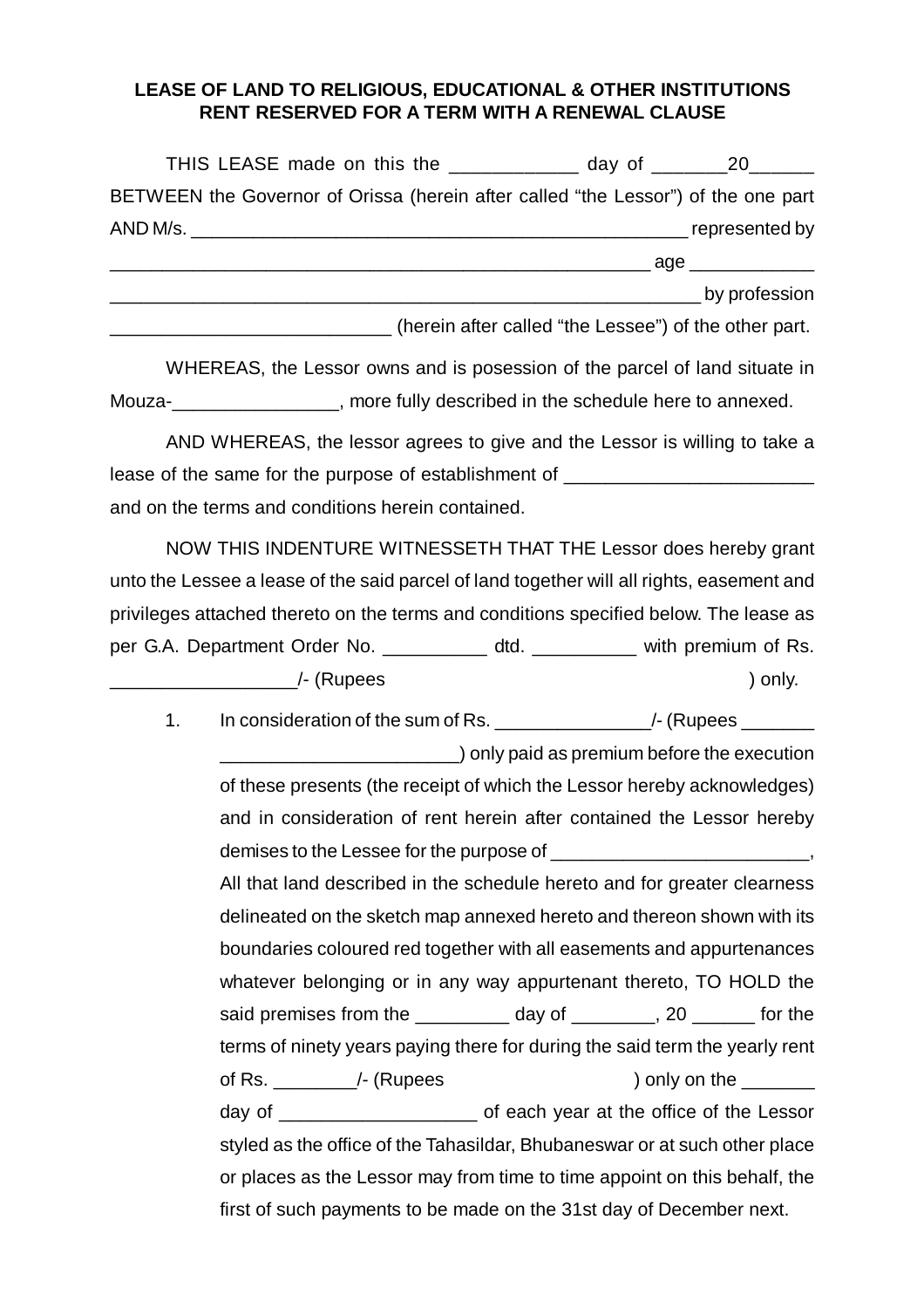- 2. The Lessee hereby covenants with the Lessor as follows :
	- i. That he shall during the term hereby granted pay to the Lessor the yearly rent hereby reserved on the day and in the manner herein before appointed.
	- ii. That he shall during said term pay all rates, taxes and charges of every description now payable or hereafter to become payable in respect of the demised premises or the buildings to be erected thereupon whether the same be payable by the landlord or the tenant.
	- iii. That he shall at his own expenses and with the previous permission in writing of the Lessor, erect upon the land leased in a substantial and workmanlike manner with new and sand sound materials and to the satisfaction of the Lessor or his authorized representative, a building with all requisite and proper walls, sewers drains and other conveniences as shall be approved by the Lessor or his authorized representative, and shall complete the same in all respects fit for occupation within thirty-six months from the date hereof or within such further time, if any as the Lessor may allow.
	- iv. That he shall not build on more than the permissible limits as per building regulation of the Bhubaneswar Development Authority of the leased area and shall leave in front of the building required vacant space from the boundary of the building according to the approved plan and there shall be no basement.
	- v. That he shall not erect or build or permit to be erected or build on the demised premises any building other than that specified above nor make an addition to any existing buildings at any time except with the approval of the Lessor.
	- vi That he shall conform to all rules, regulations and byelaws of the Municipality, and Development Authority, Bhubaneswar or such other local authority for the area as may hereafter be constituted (herein after called "the local authority") relating to roads and buildings public health, safety, convenience and sanitation which may for the time being be in force.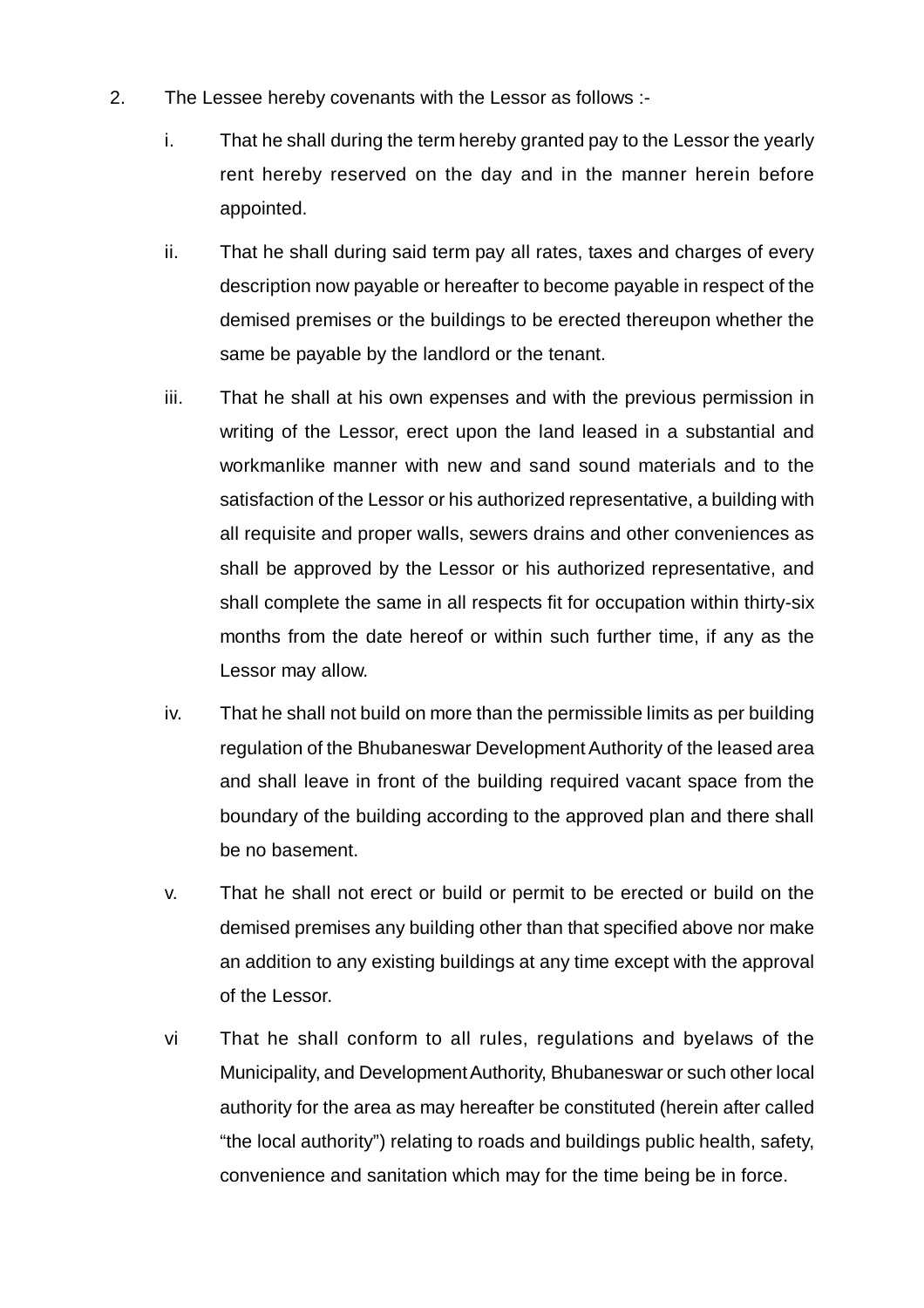- vii. That he shall make all sanitary and conservancy arrangements for the labour employed on the said land and shall pay to the local authority, expenses if any, incurred on this account by the said authority for making such arrangements on his behalf.
- viii. That the building during construction shall be open to inspection by the Lessor or his authorized representative. When any defect is noticed either in the construction for quality of materials used or when there is a change of design without previous approval of the Lessor, he shall upon receipt of notice in writing from the Lessor, remove the defects within the period specified therein.
- ix. That no act shall be done or caused to be done on the said land or building which is likely to be become a nuisance or disparagement, annoyance or inconvenience to the Lessor or to other Lessees in neighborhood.
- x. That all mines, mineral products, buried treasure, coal petroleum oil and quarries whatsoever in under or within the said land shall be the property of the Lessor.
- xi. That if the Lessor, at any time before the expiry of the lease, desires for any public purpose to resume the holding or any part thereof the Lessee shall vacate it or the part required within three months from the notice in writing thereof in which case and in case of the determination of this lease under clause 4(i) the Lessee shall be entitled to reasonable compensation for any building or other improvements that he may have made with the written consent of the Lessor. He shall also be entitled to compensation on account of the loss of the use and occupation of the holding which may be fixed at such an amount as may be considered equitable according to the circumstances of the case.
- xii. Provided that particularly in case of re-entry for breach or non-observance of any of the covenants laid down in sub-clause (v) and (xiv) (xvii) & (xviii) of clause 2 the lessee shall not be entitled to any compensation for the land or the buildings or other structures erected by him on the land except being at liberty to remove the materials or such buildings or structures as laid down in clause 4(i) hereafter.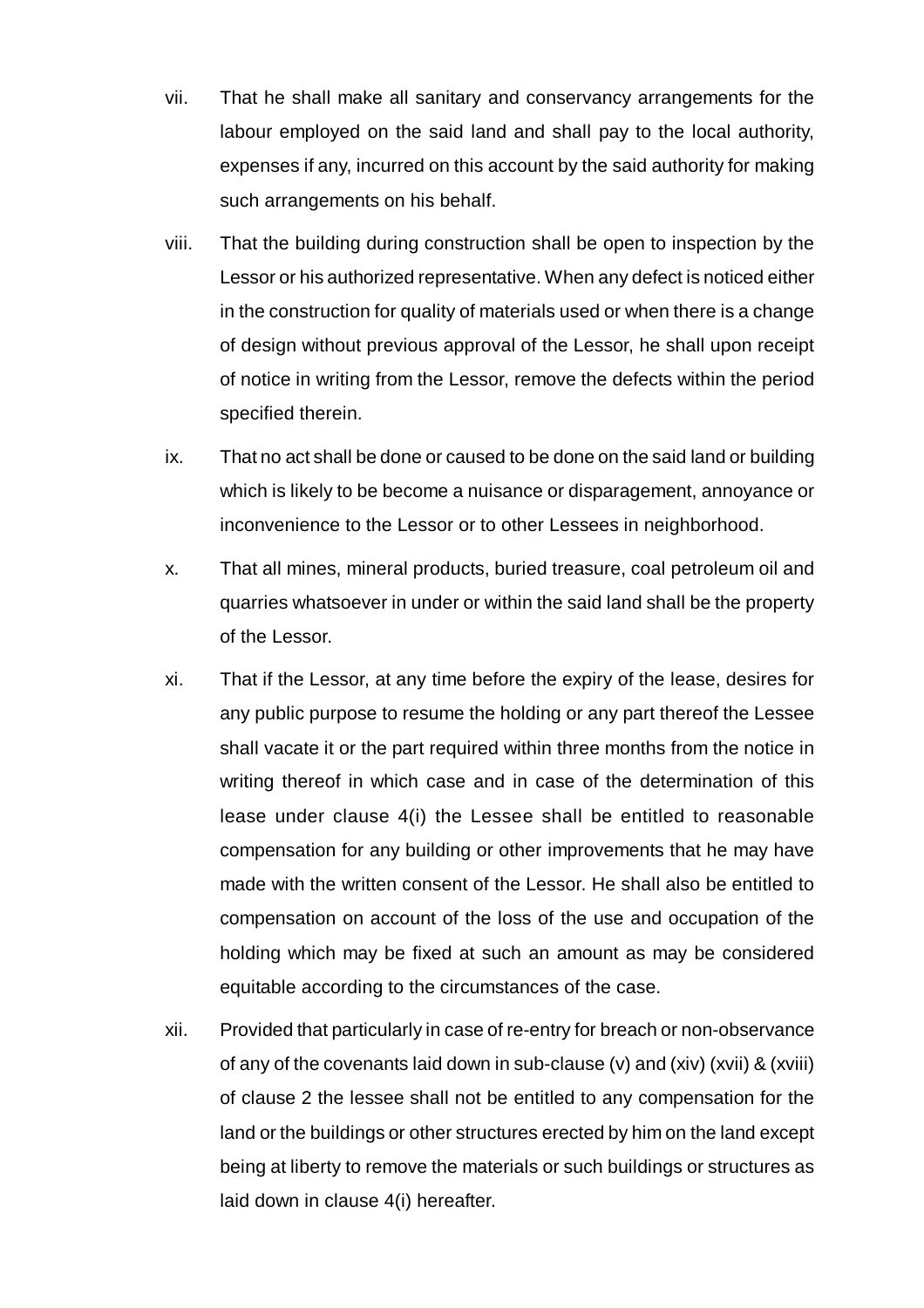- xiii. That all sums of money due to the Lessor on any account under these presents shall be recoverable by the Lessor in addition to any other remedy open to him as a public demand under the Orissa Public Demands Recovery Act, 1962 (Orissa Act, IV of 1963). In the event of the Lessee not paying the rent on or before the date fixed for such payment he shall in addition to the arrears pay interest at the rate of 61/2 percent per annum or at such rate as would be fied by Government from time to time on such arrears.
- xiv. That the lessee shall keep intact and well defined, the boundaries of the holding and shall point them out for inspection when required by the Lessor to do so, to any officer or person duly authorized by him, in wirting in that behalf.
- xv. That he shall not without the consent in writing of the Lessor use or permit the use of the said land for any purpose other than that for which it is leased or transfer the same without such consent.
- xvi. that during the continuance of the lease, the lessee shall maintain the premises and all the buildings thereon in sanitary condition and the buildings shall be kept in good and substantial state of repair to the satisfaction of the Lessor or his authorized representative.
- 3. The Lessor hereby covenants with the Lessee as follows :
	- i. That the Lessee paying the rent hereby reserved and performing all the covenants herein contained shall hold and enjoy the demised premises during the said term without any unlawful interruption by the Lessor or any other person whatsoever. Provided that the rent hereby reserved shall be subject to revision at an interval of every twenty-five years subject to the condition that the revised rent shall not be more than fifty percent of the rent paid prior to such revision.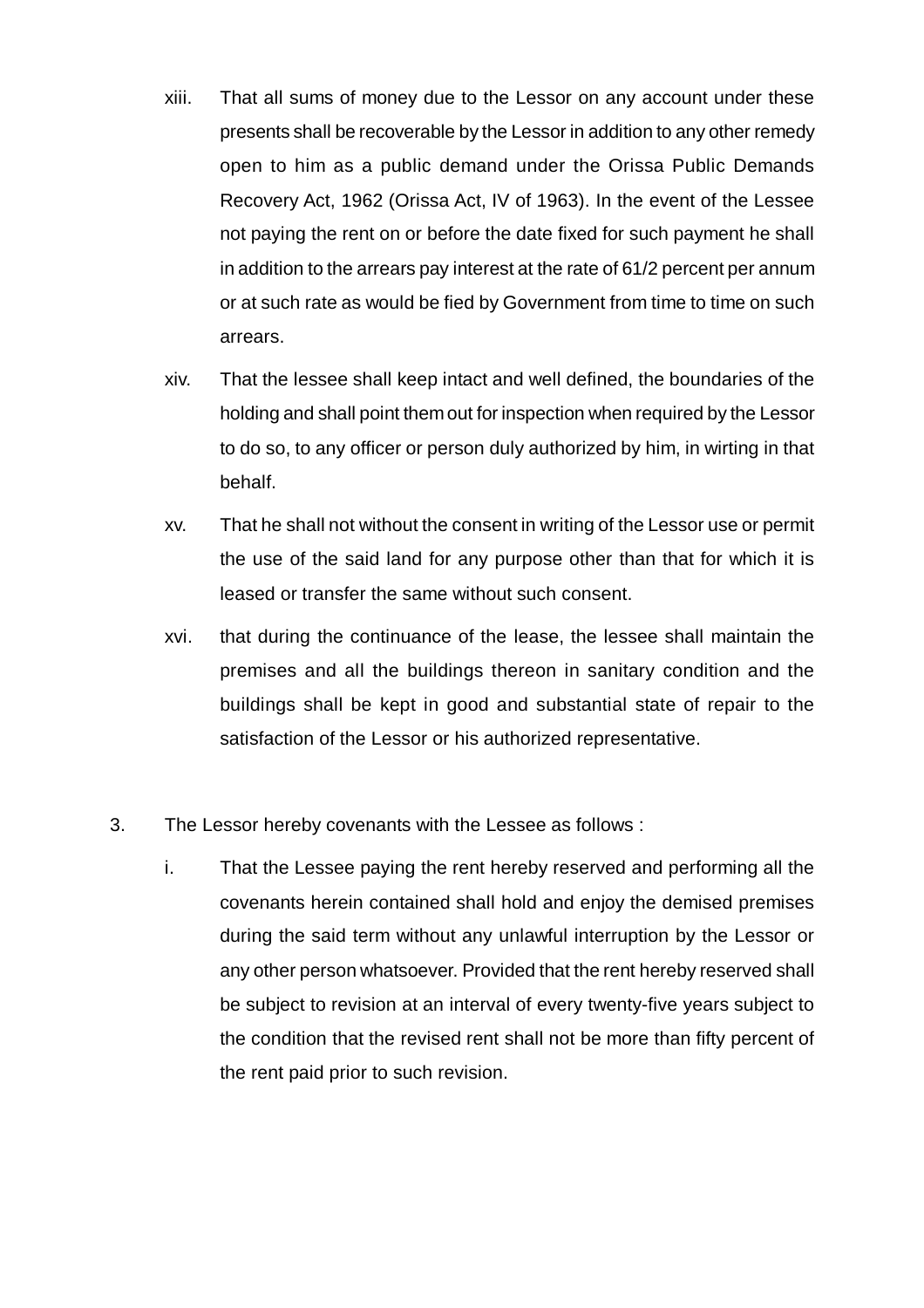- ii. That the Lesee is entitled to renewal of the lease hereby granted for another term of 90(ninety) years on the same terms and condition, if he observes punctuously all the conditions herein contained and in case of misuse or improper use of the site the Lessor will be competent to withdraw the lease in which case the Lessee will not claim compensation.
- 4. PROVIDED ALWAYS AND IT IS HEREBY EXPRESSLY AGREED by and between the parties hereto as follows :

i. That whenever any part of the rent hereby reserved shall be in arrear for six months after the due date or there shall be a breach of any of the covenants by the Lessee herein contained the Lessor may re-enter on the demised premises and determine this lease in which case the Lessor may be notice in writing required the ex-lessee to remove within a reasonable time any building which may have been commenced and not completed or the materials of which may have been collected on the leased land, and if he fails to comply with such notice the Lessor after giving a further notice in writing specifying a time not less than three months from the date of the service of the notice within which such buildings or materials shall be remove may cause such removal to be effected and recover the cost from him.

## 5. IT IS HEREBY FURTHER AGREED by and between the parties hereto as follows:

- i. That any demand for payment or notice requiring to be made upon or given to the Lessee shall be considered to be sufficiently made or given if sent by the Lessor or his agent through the post by registered letter addressed to the Lessee at the demised premises (or at his/her known address) and that notice requiring to be given to the Lessor shall be considered to be sufficiently given if sent by the Lessee through the post by registered letter addressed to the Collector, Khurda AND that any demand or notice sent by the post in either case shall be assumed to have been delivered in the usual course of post.
- ii. That whenever such an interpretation should be necessary in order to give the fullest scope and effect legally possible to any covenant or contract herein contained the expression "the Lessor" herein before used shall include his successors, executors, administrators and premitted assigns.